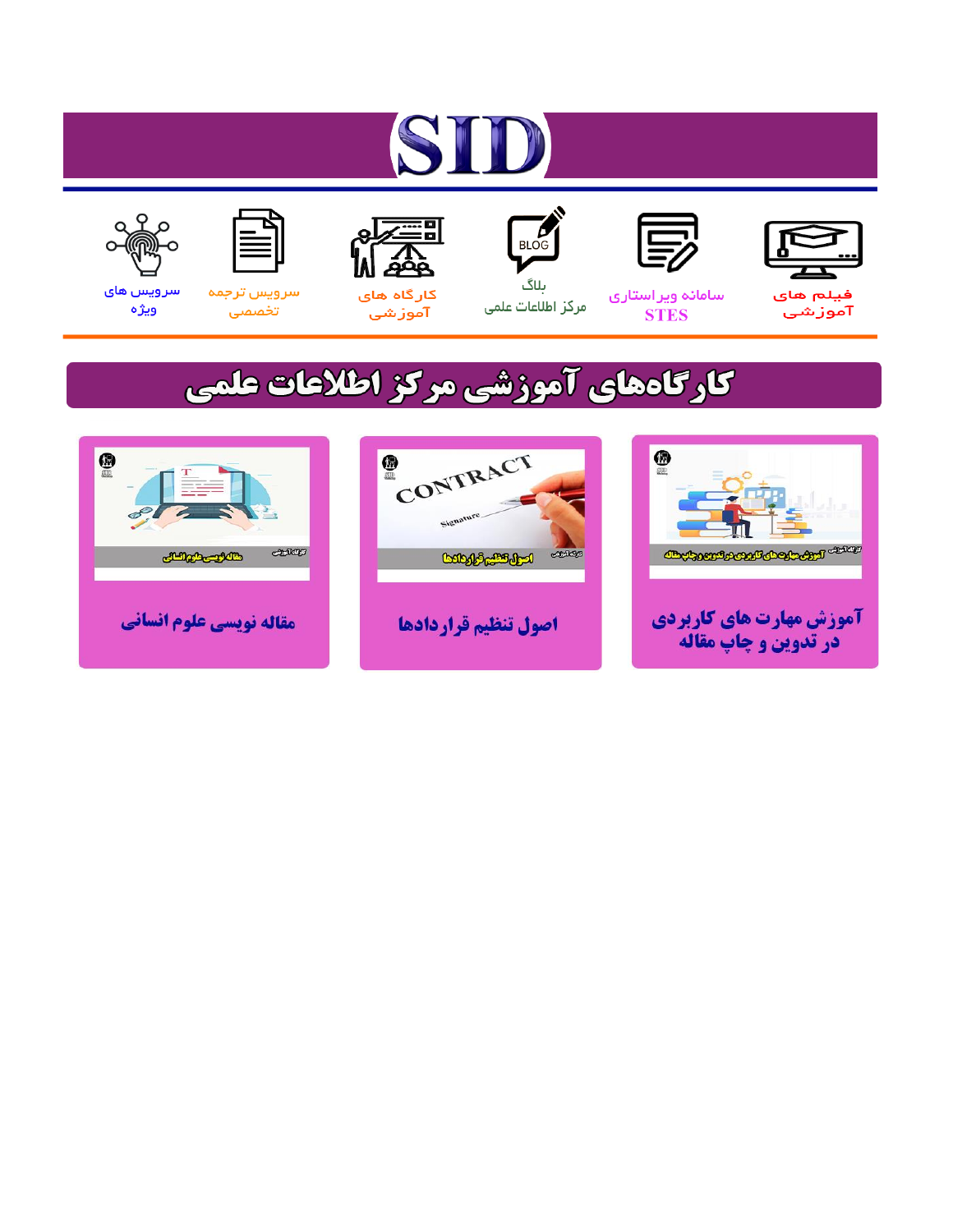*Case Report*

### **Hepatocellular Carcinoma in Sheep**

**Gholami**<sup>∗</sup> **, M. R., Hablolvarid, M. H., Ezzi, A.** 

*Pathology Department, Razi Vaccine and Serum Research Institute, Karadj, Iran* 

Received 6 Oct 2005; accepted 21 Feb 2006

#### **INTRODUCTION**<sup>∗</sup>

This tumor is uncommon but found in ox, sheep and dog and less commonly in the cat, pig and horse. In Great Britain hepatocellular carcinoma (HCC) comprises 20 percent of all tumors found in slaughtered sheep. Affected animals are usually adult, though hepatoma has been found even in newborn lambs, this tumor appeared to be congenital origin but mostly described in older lambs (Molton 1978, Cotchin 1984). The incidence for this tumor is usually between 4 and 8 years in cows and over one year (often 4-5 years) in sheep (Molton 1978). In a 12 month surveys of neoplasm found in 100 abattoirs throughout Great Britain in sheep 32 of 107 tumors originated in the liver, 8 of these tumors were found in younger than one and 24 in older than one year sheep (Anderson & Sandison 1968).

The study of sheep hepatocellular carcinoma in India 2 of 408 livers from sheep aged 4-5 years showed changes associated with hepatoma (Krishna *et al* 1973). In Iran one case of hepatocellular carcinoma in a cow and cholangiocellur carcinoma in a sheep were reported (Gholami & Ezzi 2000). Hepatocellular carcinoma is one of the most common carcinoma in man (Damjanov & Linder 1996, Robbins *et al* 1984).

*Keywords:* Hepatocellular, Carcinoma, Metastasis, Sheep

 $\overline{a}$ 

#### **CASE HISTORY**

A 6 year old ewe with clinical signs of depression, sever weakness, anorexia and prolonged duration of disease (more aciation retention more than 2 litre clear fluid in abdominal cavity and mild generalized edema were noted. Systematic necropsy masses of grayish white color neoplasm were seen in liver and metastasis of tumors were evident on mesenteric, pharyngeal, mediastinal lymph nodes, lung, kidney and spleen (Figure 1).



The neoplasm was defined from adjacent normal tissues and soft texture.Tumor in the liver had diffused and nodular formation. The tumor almost occupied entire liver. The color of tumor in





**<sup>\*</sup>** Author for correspondence. E-mail: dr\_mr\_Gholami@yahoo.com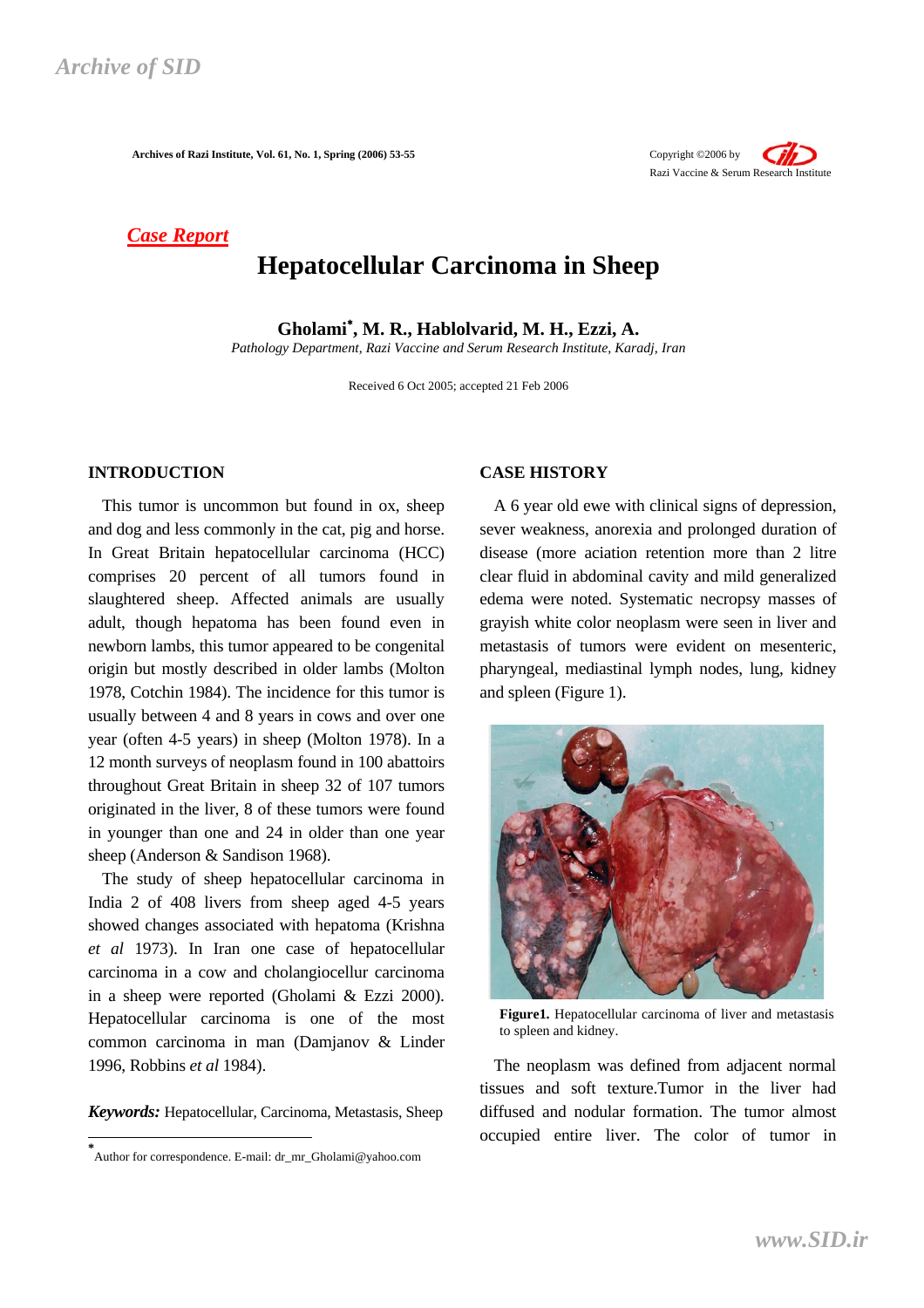*54 Gholami, et al / Archives of Razi Institute, Vol. 61, No. 1, Spring (2006) 53-55*

metastasis areas was gray to white, irregular, multinodular and variable sizes and none encapsulated with soft friable areas. Parts of tumor tissues of different organs were fixed in 10% formalin and after processing 6 micron sections were prepared from paraffin blocks and stained Hematoxillin and Eosin (H & E) method. Microscopy tumor cells were evident in metastasis areas and had invasion on the most parts of liver and sharply defined from adjacent normal tissues (Figures 2 and 3).



**Figure 2.** Liver tissue showed, border zone of carcinoma H & E, X 200



**Figure 3.** Metastasis of hepatocellular carcinoma in kidney tissue. H & E, X 200

Focal necrosis, hemorrhage and calcified patches and hematopoietic activity were present inside the neoplasm. The calcified patches being most marked in necrotic areas. In some areas fibro lamellar separating tumor cells from normal liver cells (Figure 4).



**Figure 4.** Calcified patch of necrotic areas and firolamellar tissue around the neoplastic liver cells. H  $& E, X 200$ .



**Figure 5.** Hepatocellular carcinoma, poleomorphism, mitotic figures and binucleated cells were prominent. H & E, X 400

In this case tumor cells were small, variable nuclei, scanty cytoplasm and poorly differentiated. Mitotic figures and some binucleated cells were prominent (Figure 5).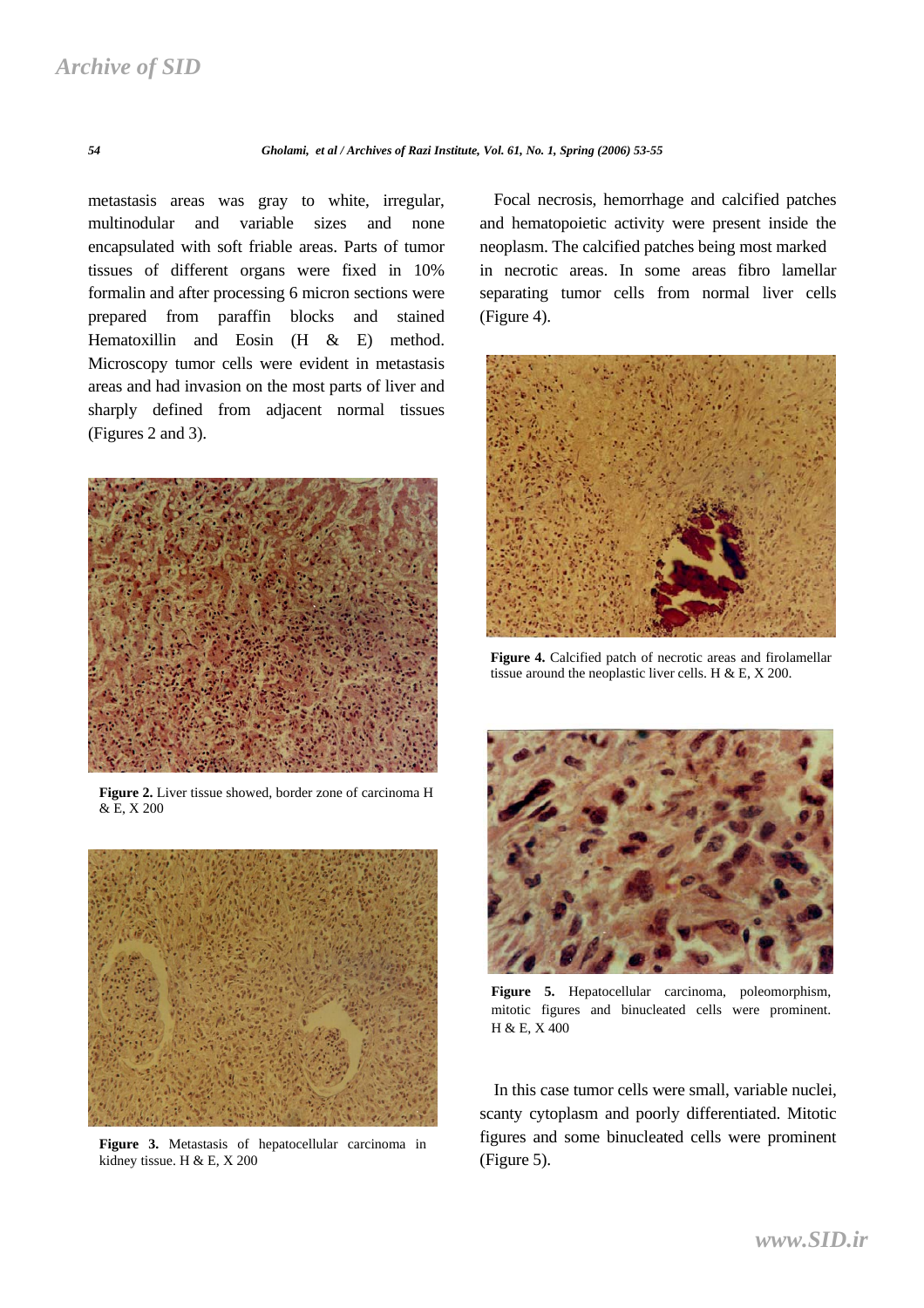#### **DISCUSSION**

Hepatocellular carcinoma occurs in several histological pattern .the degree of differentiation of tumor is variable. In general the better differentiated resemble a hepatocyt. The poorly differentiated tumor cells are smaller with more variable nuclei the tumors may be multinodular, massive or diffuse with replacement of almost the entire liver (Damjanov & Linder 1996, Molton 1978, Robbins & *et al* 1984). Customarily the tumor cells do not differ much from normal cells and they generally retain the cord arrangement. Malignancy in hepatocellular carcinoma is diagnosed mainly on the basis of tumor sizes and by local invasion in the absence of intrahepatic or extra hepatic metastases. In some cases emboli from intra vascular invasion establish secondaries in other parts of the liver. Extra hepatic metastasis is uncommon; it was found in 4 of 13 liver cell carcinoma of cattle and in 2 of 21 in sheep reported (Molton 1978). On the study of hepatocellular carcinoma of dog lymph nodes, lung and peritoneum were the most common sites of metastasis .The kidney adrenal gland pancreas, bone, heart and spleen were less common sites (Patnaik *et al* 1981). Calcified patches and hematopoietic activity in hepatocellular carcinoma of man and certain species were reported (Wettimuny 1969). This tumor with variable nuclei and invasion to entire liver and metastasis to kidney, spleen and lung resemble as poorly differentiated hepatocellular carcinoma.

Possible etiologic factors, as hereditary, parasites, plant poisons, chemical carcinogen, virus and *mycotoxins* (aflatoxin) have been implicated in the cause of hepatocellular carcinoma ( Damjanov &

Linder1996, Molton 1978, Robbins & *et al* 1984). Experimental studies in laboratory animals have shown that a number of chemical agents are carcinogen for the liver. Domestic animals may be exposed to some of these substances including aflatoxin, senecio alkaloids and chlorinated hydrocarbons. Aflatoxin produced as a result of contamination ground nut by *Aspergilus flavus* is a potential danger to cattle and sheep (Anderson & Sandison 1968).

#### **References**

- Anderson, L.J. and Sandison, A.T. (1968). Tumor of the liver in cattle, sheep and pig. *Cancer* 21: 289-301.
- Cotchin, E. (1984). Veterinary oncology: A survey, *Journal of Pathology* 142: 101-127.
- Damjanov, I. and Linder, J. (1996). *Anderson Pathology*  $(10^{th}$  edn.). Pp: 1835, Mosby, London.
- Gholami, M.R., Ezzi, A., Ahouraie, P. and Sadighinejad, S. (2000). A case report of hepatic cell tumor on cattle as well as a case report of bile duct tumor on sheep. *Pajouhesh & Sazandegi* 45: 86-88.
- Krishna, L., Cattopadhyay, S.K., Iyer, P.K.R. and Sherma, R.M. (1973). A pathological study on hepatocellular carcinoma in sheep. *Indian Journal of animal sciences* 43: (1) 34-37.
- Molton, J.E. (1978). Tumor in domestic animal. (2<sup>nd</sup> edn.). Pp: 276, University of California press, USA.
- Patnaik, A.K., Hurvitz, A.I., Lieberman, P.H. and Johnson, G.F. (1981). Canine hepatocellular carcinoma. *Veterinary Pathology* 18: 427-438.
- Robbins, S.L., Cotran, R.S. and Kumar, V. (1984). *Pathologic basis of disease* (3rd edn.). Pp: 935. Saunders company, London.
- Wettimuny, S.G. (1969). Primary liver tumor of cattle in Ceylon, *Journal Comparative Pathology* 79: 335-362.